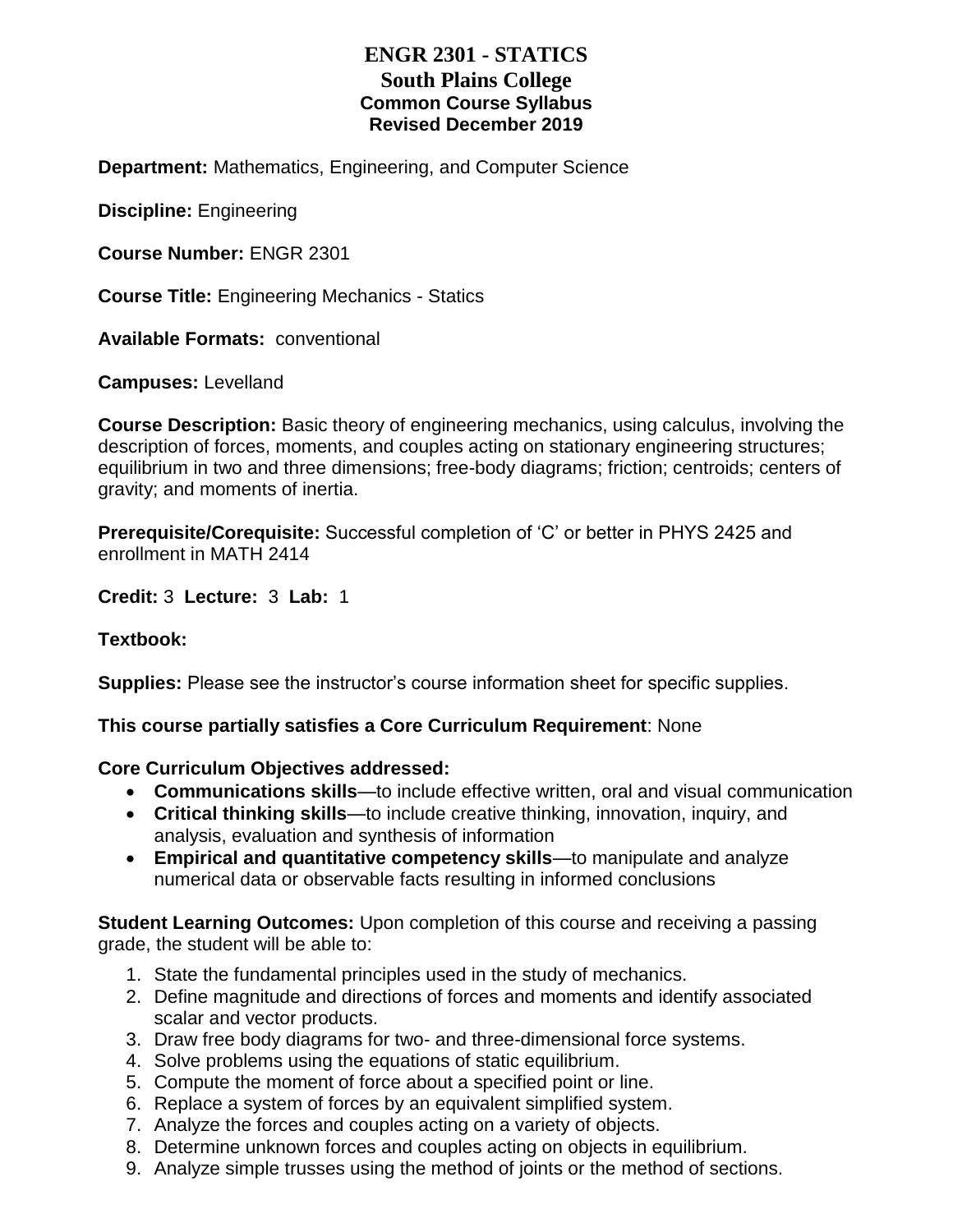- 10.Determine the location of the centroid and the center of mass for a system of discrete particles and for objects of arbitrary shape.
- 11.Analyze structures with a distributed load.
- 12.Calculate moments of inertia for lines, areas, and volumes.
- 13.Apply the parallel axis theorem to compute moments of inertia for composite regions.
- 14.Solve problems involving equilibrium of rigid bodies subjected to a system of forces and moments that include friction.
- 15.Solve problems involving dry sliding friction, including problems with wedges and belts.

**Student Learning Outcomes Assessment:** A pre- and post-test questions will be used to determine the extent of improvement that the students have gained during the semester.

**Attendance Policy:** Attendance and effort are the most important activities for success in this course. Records of your attendance are maintained throughout the semester. Five (5) absences, *for any reason*, are allotted to the student for the semester. Tardies count as one-half (1/2) of an absence. Tardies will be applied for consistently being late to class, as deemed by the instructor and leaving class early. If this number is exceeded, the instructor has the right to drop you with a grade of F or an X, depending on their discretion.

Plagiarism violations include, but are not limited to, the following:

- 1. Turning in a paper that has been purchased, borrowed, or downloaded from another student, an online term paper site, or a mail order term paper mill;
- 2. Cutting and pasting together information from books, articles, other papers, or online sites without providing proper documentation;
- 3. Using direct quotations (three or more words) from a source without showing them to be direct quotations and citing them; or
- 4. Missing in-text citations.

Cheating violations include, but are not limited to, the following:

- 1. Obtaining an examination by stealing or collusion;
- 2. Discovering the content of an examination before it is given;
- 3. Using an unauthorized source of information (notes, textbook, text messaging, internet, apps) during an examination, quiz, or homework assignment;
- 4. Entering an office or building to obtain an unfair advantage;
- 5. Taking an examination for another;
- 6. Altering grade records;
- 7. Copying another's work during an examination or on a homework assignment;
- 8. Rewriting another student's work in Peer Editing so that the writing is no longer the original student's;
- 9. Taking pictures of a test, test answers, or someone else's paper.

**Student Code of Conduct Policy:** Any successful learning experience requires mutual respect on the part of the student and the instructor. Neither instructor nor student should be subject to others' behavior that is rude, disruptive, intimidating, aggressive, or demeaning**.** Student conduct that disrupts the learning process or is deemed disrespectful or threatening shall not be tolerated and may lead to disciplinary action and/or removal from class.

**Diversity Statement:** In this class, the teacher will establish and support an environment that values and nurtures individual and group differences and encourages engagement and interaction. Understanding and respecting multiple experiences and perspectives will serve to challenge and stimulate all of us to learn about others, about the larger world and about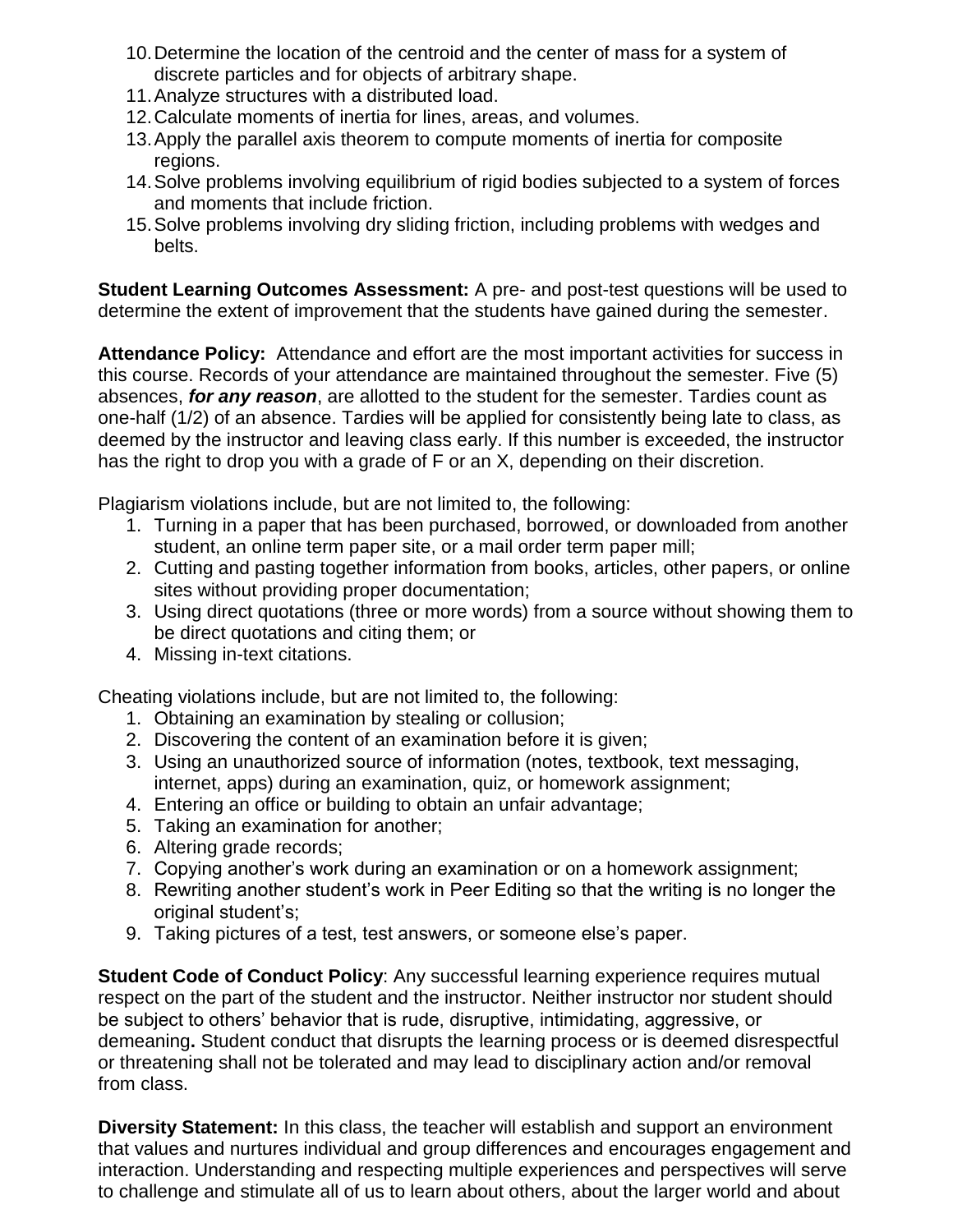ourselves. By promoting diversity and intellectual exchange, we will not only mirror society as it is, but also model society as it should and can be.

**Disability Statement:** Students with disabilities, including but not limited to physical, psychiatric, or learning disabilities, who wish to request accommodations in this class should notify the Disability Services Office early in the semester so that the appropriate arrangements may be made. In accordance with federal law, a student requesting accommodations must provide acceptable documentation of his/her disability to the Disability Services Office. For more information, call or visit the Disability Services Office at Levelland (Student Health & Wellness Office) 806-716-2577, Reese Center (Building 8) 806-716-4675, or Plainview Center (Main Office) 806-716-4302 or 806-296-9611.

**Nondiscrimination Policy:** South Plains College does not discriminate on the basis of race, color, national origin, sex, disability or age in its programs and activities. The following person has been designated to handle inquiries regarding the non-discrimination policies: Vice President for Student Affairs, South Plains College, 1401 College Avenue, Box 5, Levelland, TX 79336. Phone number 806-716-2360.

**Title IX Pregnancy Accommodations Statement:** If you are pregnant, or have given birth within six months, Under Title IX you have a right to reasonable accommodations to help continue your education. To [activate](http://www.southplainscollege.edu/employees/manualshandbooks/facultyhandbook/sec4.php) accommodations you must submit a Title IX pregnancy accommodations request, along with specific medical documentation, to the Director of Health and Wellness. Once approved, notification will be sent to the student and instructors. It is the student's responsibility to work with the instructor to arrange accommodations. Contact the Director of Health and Wellness at 806-716-2362 or [email](http://www.southplainscollege.edu/employees/manualshandbooks/facultyhandbook/sec4.php) [cgilster@southplainscollege.edu](mailto:cgilster@southplainscollege.edu) for assistance.

**Campus Concealed Carry**: Texas Senate Bill - 11 (Government Code 411.2031, et al.) authorizes the carrying of a concealed handgun in South Plains College buildings only by persons who have been issued and are in possession of a Texas License to Carry a Handgun. Qualified law enforcement officers or those who are otherwise authorized to carry a concealed handgun in the State of Texas are also permitted to do so. Pursuant to Penal Code (PC) 46.035 and South Plains College policy, license holders may not carry a concealed handgun in restricted locations. For a list of locations and Frequently Asked Questions, please refer to the Campus Carry page

at: <http://www.southplainscollege.edu/campuscarry.php>

Pursuant to PC 46.035, the open carrying of handguns is prohibited on all South Plains College campuses. Report violations to the College Police Department at 806-716-2396 or 9-1-1.

**SPC Bookstore Price Match Guarantee Policy:** If you find a lower price on a textbook, the South Plains College bookstore will match that price. The difference will be given to the student on a bookstore gift certificate! The gift certificate can be spent on anything in the store.

If students have already purchased textbooks and then find a better price later, the South Plains College bookstore will price match through the first week of the semester. The student must have a copy of the receipt and the book has to be in stock at the competition at the time of the price match.

The South Plains College bookstore will happily price match BN.com & books on Amazon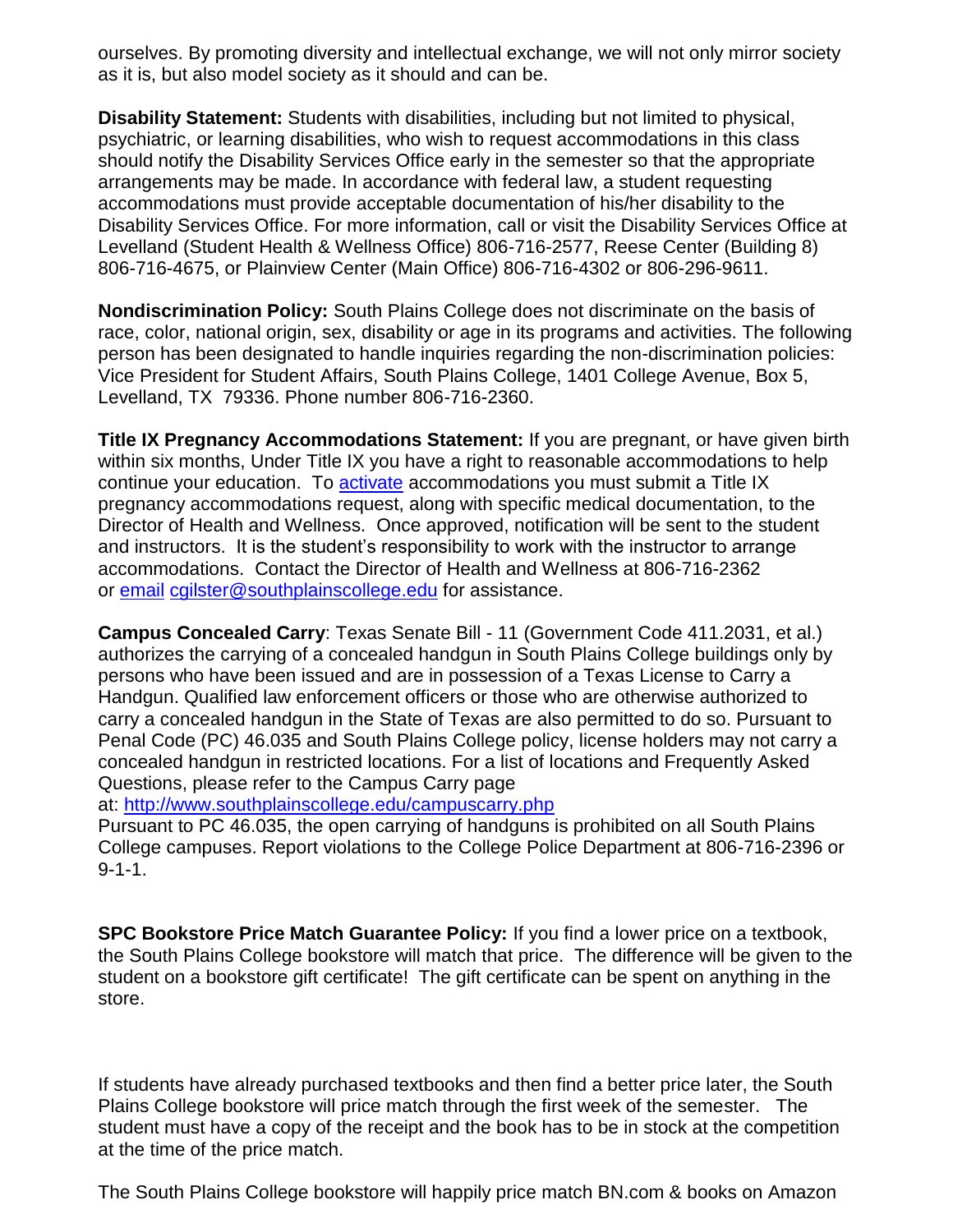noted as *ships from and sold by Amazon.com*. Online marketplaces such as *Other Sellers* on Amazon, Amazon's Warehouse Deals, *fulfilled by* Amazon, BN.com Marketplace, and peer-to-peer pricing are not eligible. They will price match the exact textbook, in the same edition and format, including all accompanying materials, like workbooks and CDs.

A textbook is only eligible for price match if it is in stock on a competitor's website at time of the price match request. Additional membership discounts and offers cannot be applied to the student's refund.

Price matching is only available on in-store purchases. Digital books, access codes sold via publisher sites, rentals and special orders are not eligible. Only one price match per title per customer is allowed.

Note: The instructor reserves the right to modify the course syllabus and policies, as well as notify students of any changes, at any point during the semester.

**Professor: Dr.**Ramesh Krishnan (alias: Krams) **Office:** AG 108 **PHONE:** (806) 894-9611 **x** 2698 **Email:** [rkrishnan@southplainscollege.edu](mailto:rkrishnan@southplainscollege.edu) **Office Hours: MW:** 9:50 – 11:00, 12:15 – 1:00, **F**: 8:00 – 10:30 **TTh:** 12:00 – 1:00 pm The Faculty will be at his office at AG108 only on Mondays and Tuesdays.

The rest of the days will be virtual office hours. For contacting the faculty during virtual office hours please email the faculty.

**Class Times: The class will meet at the scheduled time FACE TO FACE on Tue. The class will meet online through BLACKBOARD COLLABORATE ULTRA on Thursday** Detailed instructions will be given to students during the first day of class on how to access the classes online. Should the students miss the class due to COVID, the lecture recordings will be made available via blackboard. On the course session look for

the hamburger menu to get your recordings.

Textbook: Vector Mechanics for Engineers - STATICS, (12<sup>th</sup> edn.): by Beer & Johnston

**GRADING:** Grades in the course will be based on the following components:

|           | Final exam | $(20\%)$ | $60 \le D < 70$<br>F < 60 |
|-----------|------------|----------|---------------------------|
|           |            |          |                           |
|           |            |          |                           |
|           | Homework   | $(10\%)$ | $70 \le C < 80$           |
| $\bullet$ | Quizzes    | $(10\%)$ | $80 \le B < 90$           |
| $\bullet$ | 3 exams    | $(60\%)$ | $A \geq 90$               |

**PS: NO MAKE-UP** exams will be given. If you miss **one**, the final exam will count twice. NO MAKE-UP Quizzes will ever be given. If you miss, you missed it for the course!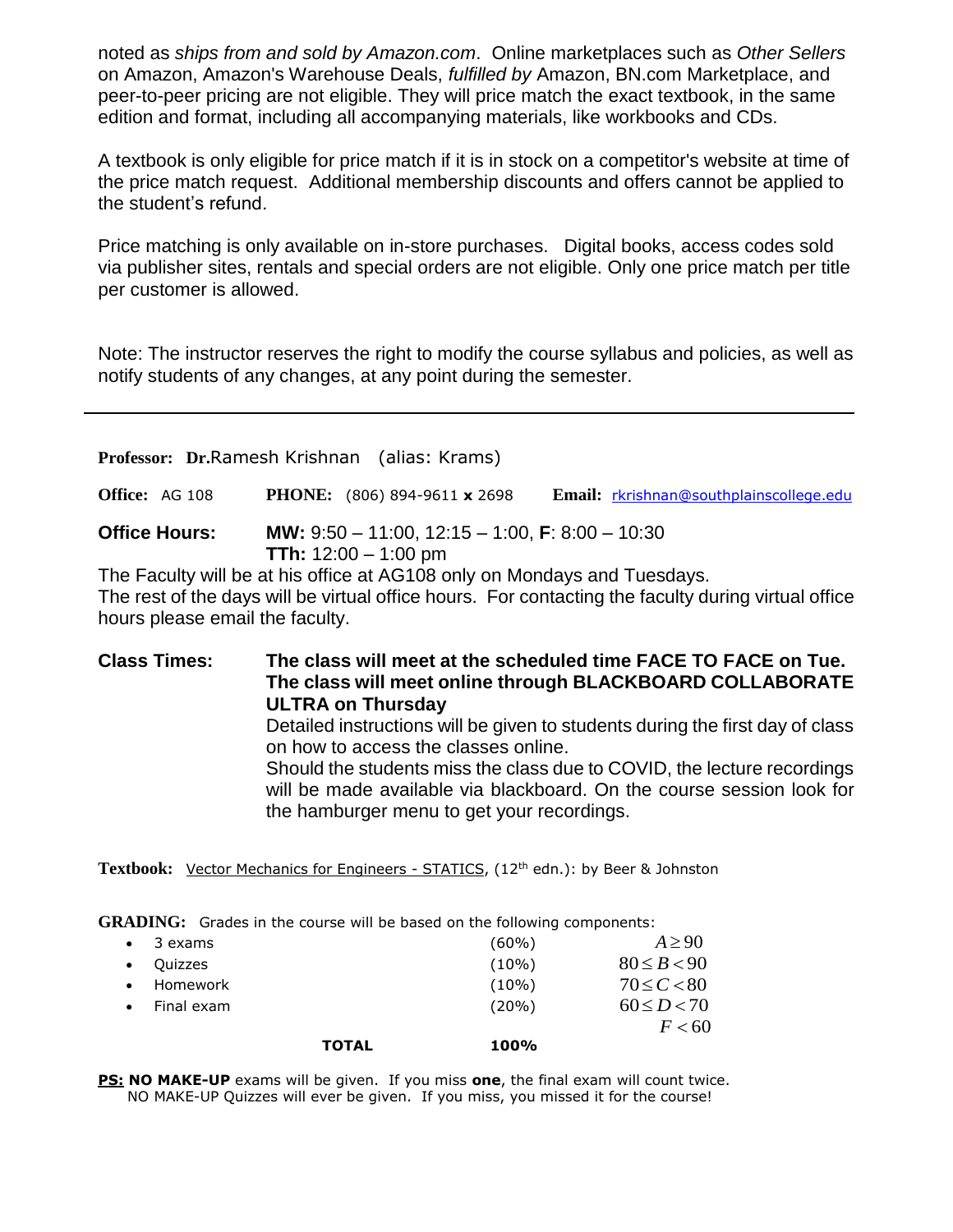#### **COURSE OBJECTIVES**

The primary objective of this course is to develop a thorough understanding of the action of forces on objects at rest. The knowledge that you gain in this course will be important in many areas of engineering, particularly in structural engineering. By the end of the semester, you should be able to draw free body diagrams; determine the point of action, direction, and magnitude of all external forces on a wide variety of physical objects and structures; determine the resultant force necessary to maintain the object in equilibrium; and calculate the internal forces on a wide variety of structural objects, including trusses, frames, machines, and beams. Calculate centroids, centers of mass, and mass moments of inertia. A second and equally important objective of this course is to develop broad engineering skills. Engineering requires the mastery of complex concepts and development of critical thinking and problem solving skills. While these skills come naturally to some people, most of you will need to learn, develop, and practice techniques to enhance your ability to learn and apply engineering concepts. The skills that you develop and sharpen in this course may improve your performance in future engineering courses and determine your eventual success as a practicing engineer.

# **HOMEWORK:** Done online at **<https://connect.mheducation.com/class/krams-spring2021>**

|                         |                | <b>Course Outline</b>                                                                    |  |  |  |
|-------------------------|----------------|------------------------------------------------------------------------------------------|--|--|--|
|                         |                | This schedule is tentative and subjective to change. Changes will be announced in class. |  |  |  |
| Week                    | <b>Date</b>    | <b>Topics and Sections Covered</b>                                                       |  |  |  |
| 1                       | $1/18$ , Tue   | Introduction, Chapter 1                                                                  |  |  |  |
|                         | $1/20$ Thu     | Chapter 2                                                                                |  |  |  |
|                         |                |                                                                                          |  |  |  |
| $\overline{2}$          |                |                                                                                          |  |  |  |
|                         | $1/25$ , Tue   | Chapter 2                                                                                |  |  |  |
|                         | $1/27$ , Thu   | Chapter 2                                                                                |  |  |  |
| $\mathbf{3}$            | $2/2$ , Tue    | Chapter 2                                                                                |  |  |  |
|                         | $2/4$ , Thu    | Chapter 2                                                                                |  |  |  |
|                         | $2/9$ , Tue    | Chapter 2                                                                                |  |  |  |
| $\overline{\mathbf{4}}$ | $2/11$ , Thu   | Exam #1                                                                                  |  |  |  |
| 5                       | $2/16$ , Tue   | Chapter 3                                                                                |  |  |  |
|                         | $2/18$ , Thu   | Chapter 3                                                                                |  |  |  |
| $6\phantom{1}$          | $2/23$ , Tue   | Chapter 3                                                                                |  |  |  |
|                         | $2/25$ , Thu   | Chapter 3                                                                                |  |  |  |
| $\overline{7}$          | $3/2$ , Tue    | Chapter 3                                                                                |  |  |  |
|                         | $3/4$ , Thurs  | Chapter 3                                                                                |  |  |  |
| 8                       | $3/9$ , Tue    | Chapter 3                                                                                |  |  |  |
|                         | $3/11$ , Thurs | Exam #2                                                                                  |  |  |  |
|                         | $3/15 - 3/19$  | <b>Spring Break</b>                                                                      |  |  |  |
| 9                       | $3/16$ , Tue   | Chapter 4                                                                                |  |  |  |
|                         | $3/18$ , Thu   | Chapter 4                                                                                |  |  |  |
| 10                      | $3/23$ , Tue   | Chapter 4                                                                                |  |  |  |
|                         | $3/25$ , Thu   | Chapter 4                                                                                |  |  |  |
| 11                      | 3/30, Tue      | Chapter 5                                                                                |  |  |  |
|                         | $4/1$ , Thu    | Chapter 5                                                                                |  |  |  |

Schedule shown above is only a tentative schedule and subject to change as discussed in class.